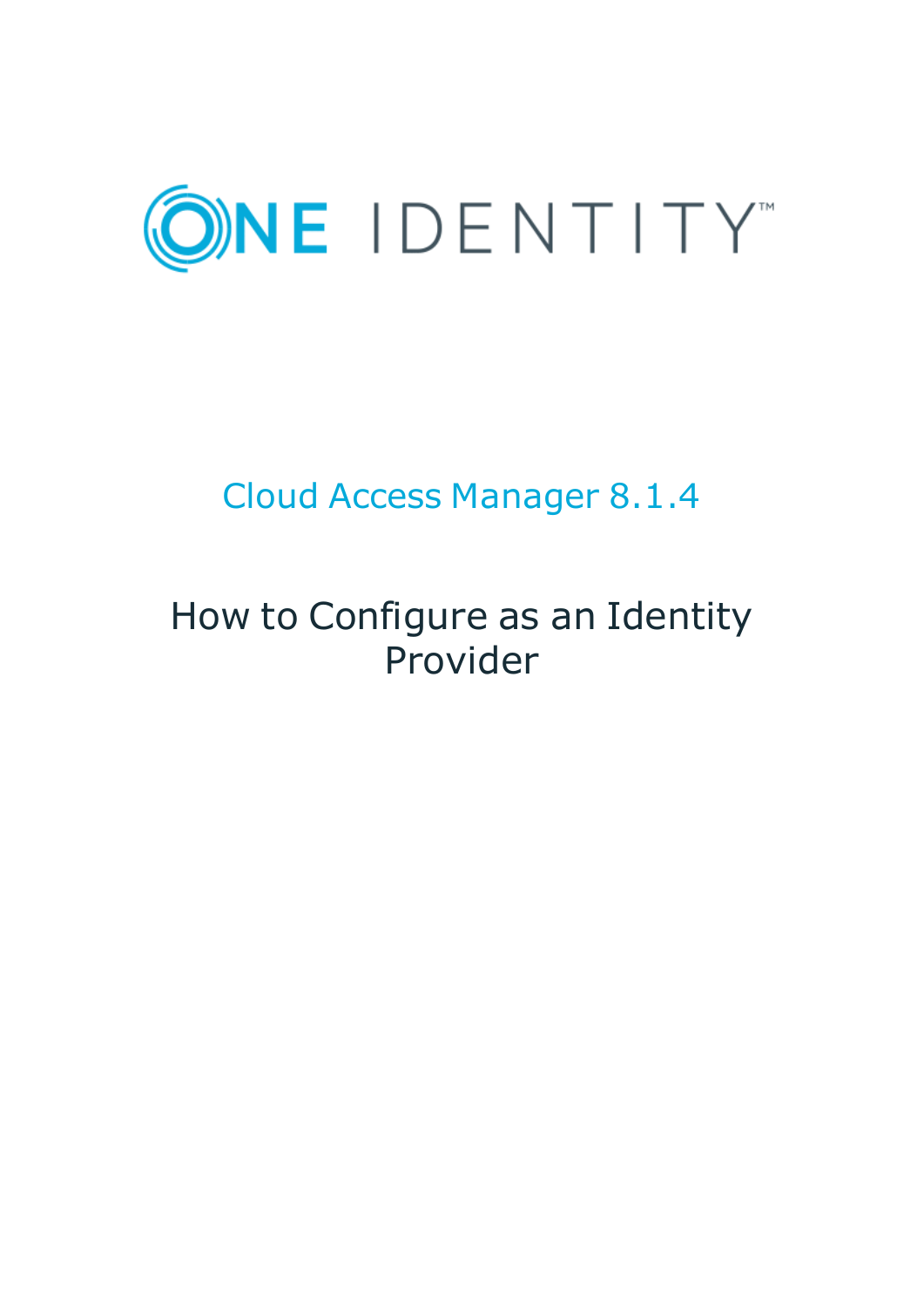#### **Copyright 2018 One Identity LLC.**

#### **ALL RIGHTS RESERVED.**

This guide contains proprietary information protected by copyright. The software described in this guide is furnished under a software license or nondisclosure agreement. This software may be used or copied only in accordance with the terms of the applicable agreement. No part of this guide may be reproduced or transmitted in any form or by any means, electronic or mechanical, including photocopying and recording for any purpose other than the purchaser's personal use without the written permission of One Identity LLC .

The information in this document is provided in connection with One Identity products. No license, express or implied, by estoppel or otherwise, to any intellectual property right is granted by this document or in connection with the sale of One Identity LLC products. EXCEPT AS SET FORTH IN THE TERMS AND CONDITIONS AS SPECIFIED IN THE LICENSE AGREEMENT FOR THIS PRODUCT, ONE IDENTITY ASSUMES NO LIABILITY WHATSOEVER AND DISCLAIMS ANY EXPRESS, IMPLIED OR STATUTORY WARRANTY RELATING TO ITS PRODUCTS INCLUDING, BUT NOT LIMITED TO, THE IMPLIED WARRANTY OF MERCHANTABILITY, FITNESS FOR A PARTICULAR PURPOSE, OR NON-INFRINGEMENT. IN NO EVENT SHALL ONE IDENTITY BE LIABLE FOR ANY DIRECT, INDIRECT, CONSEQUENTIAL, PUNITIVE, SPECIAL OR INCIDENTAL DAMAGES (INCLUDING, WITHOUT LIMITATION, DAMAGES FOR LOSS OF PROFITS, BUSINESS INTERRUPTION OR LOSS OF INFORMATION) ARISING OUT OF THE USE OR INABILITY TO USE THIS DOCUMENT, EVEN IF ONE IDENTITY HAS BEEN ADVISED OF THE POSSIBILITY OF SUCH DAMAGES. One Identity makes no representations or warranties with respect to the accuracy or completeness of the contents of this document and reserves the right to make changes to specifications and product descriptions at any time without notice. One Identity does not make any commitment to update the information contained in this document.

If you have any questions regarding your potential use of this material, contact:

One Identity LLC. Attn: LEGAL Dept 4 Polaris Way Aliso Viejo, CA 92656

Refer to our Web site ([http://www.OneIdentity.com](http://www.oneidentity.com/)) for regional and international office information.

#### **Patents**

One Identity is proud of our advanced technology. Patents and pending patents may apply to this product. For the most current information about applicable patents for this product, please visit our website at [http://www.OneIdentity.com/legal/patents.aspx](http://www.oneidentity.com/legal/patents.aspx).

#### **Trademarks**

One Identity and the One Identity logo are trademarks and registered trademarks of One Identity LLC. in the U.S.A. and other countries. For a complete list of One Identity trademarks, please visit our website at [www.OneIdentity.com/legal](http://www.oneidentity.com/legal). All other trademarks are the property of their respective owners.

#### **Legend**

- **WARNING: A WARNING icon indicates a potential for property damage, personal injury, or death.**
- **CAUTION: A CAUTION icon indicates potential damage to hardware or loss of data if instructions are not followed.**
- IMPORTANT, NOTE, TIP, MOBILE, or VIDEO: An information icon indicates supporting Œ information.

Cloud Access Manager How to Configure as an Identity Provider Updated - November 2018 Version - 8.1.4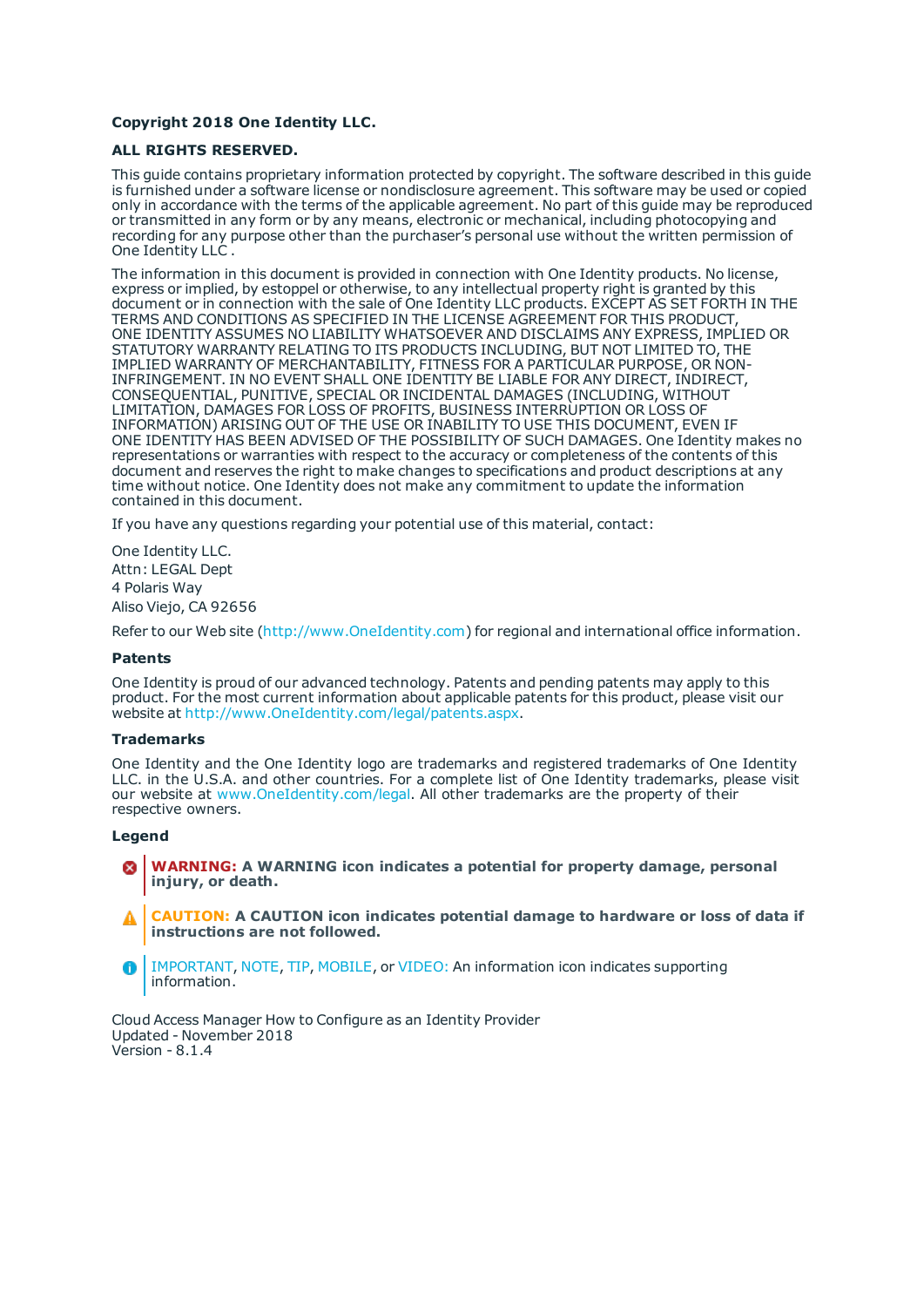## **Contents**

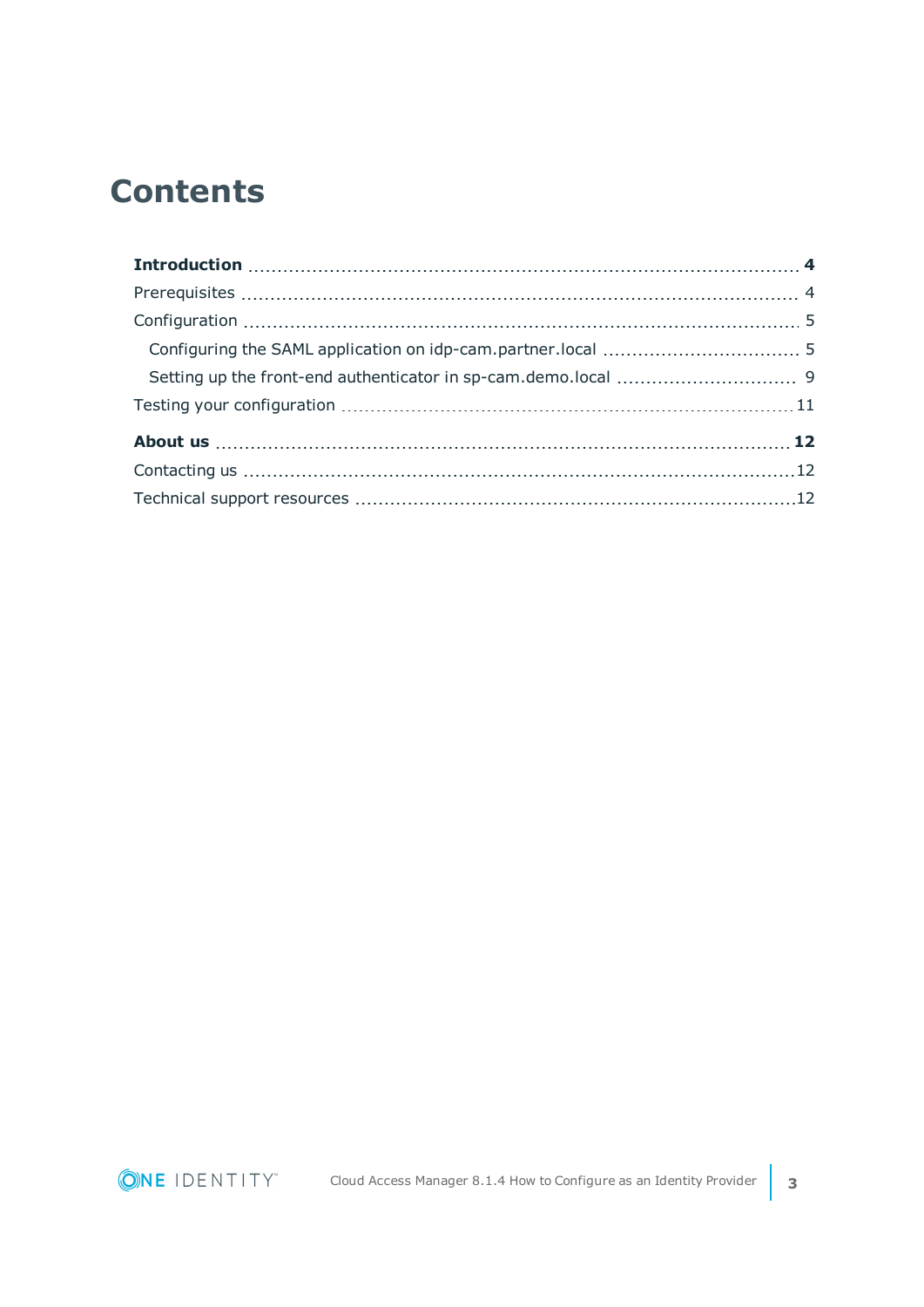# **Introduction**

<span id="page-3-0"></span>To provide end-users located on another network with access to your applications, you can configure Cloud Access Manager to federate with an Identity Provider (IDP) running on the end-user network. The IDP authenticates users against its local directory and sends an assertion to Cloud Access Manager (the Service Provider) to vouch for the user's authenticity.

The identity provider must support the SAML or WS-Federation protocol. It can be an onpremise service or a Software-as-a-Service (SaaS) service provided by a third-party vendor, or you can deploy another instance of Cloud Access Manager to perform the role of identity provider, as shown in Figure 1.



### **Figure 1: Multi-federated Cloud Access Manager deployment**

This guide describes how to configure one instance of Cloud Access Manager to operate as an Identity Provider which will federate to another instance of Cloud Access Manager configured to operate as a Service Provider.

## <span id="page-3-1"></span>**Prerequisites**

Before starting the configuration, please make sure the following prerequisites are met:

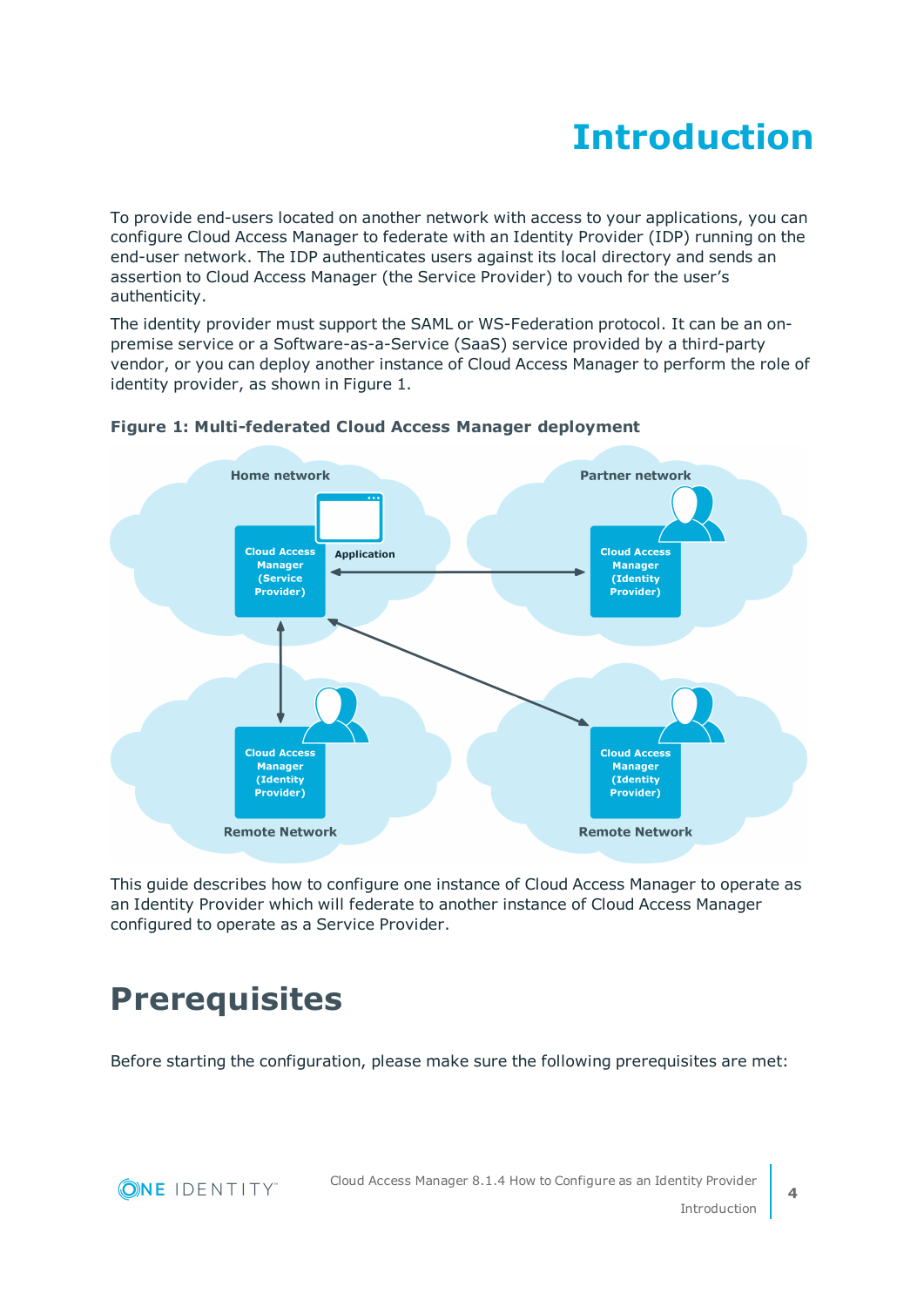- <sup>l</sup> Two member servers, sp-cam.demo.local and idp-cam.partner.local, are each located in their own Active Directory forest
- A Cloud Access Manager Proof-of-Concept installation exists on each server
- <sup>l</sup> A front-end authenticator is configured on idp-cam.partner.local to connect to the local Active Directory

## <span id="page-4-0"></span>**Configuration**

• Configuring the SAML application on [idp-cam.partner.local](#page-4-1)

describes how to configure the Identity Provider (IDP) Cloud Access Manager instance (on idp-cam.partner.local) with a SAML application to define the service provider (SP) Cloud Access Manager instance (on sp-cam.demo.local).

• Setting up the front-end authenticator in [sp-cam.demo.local](#page-8-0)

describes how to configure the SP Cloud Access Manager instance (on spcam.demo.local) with a front-end authenticator (FEA) definition for the IDP Cloud Access Manager instance (on idp-cam.partner.local).

• Testing your [configuration](#page-10-0)

describes how to test a federated logon to the SP Cloud Access Manager instance authenticating against the IDP Cloud Access Manager instance.

### **Figure 2: Lab deployment with Cloud Access Manager to Cloud Access Manager federation**



## <span id="page-4-1"></span>**Configuring the SAML application on idpcam.partner.local**

This section describes how to configure the Identity Provider (IDP) Cloud Access Manager instance on idp-cam.partner.local with a SAML application to define the service provider (SP) Cloud Access Manager instance on sp-cam.demo.local

There are two methods you can use to create the SAML application:



**5**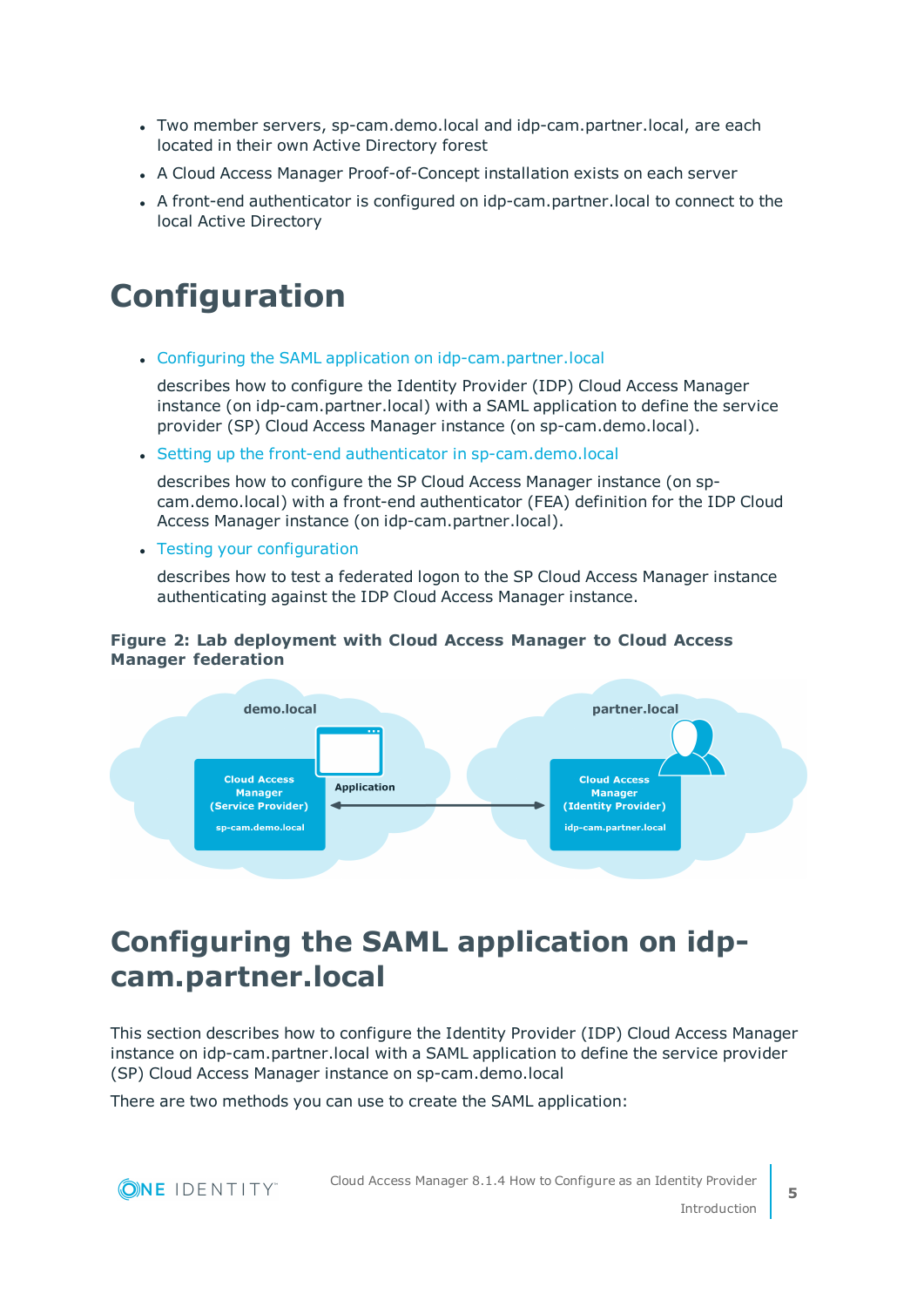- Using the template provided
- Configuring the application manually

In addition you can:

• Configure the Cloud Access Manager roles to be returned

### *To configure the SAML application using the template*

- 1. Log in as a fallback administrator to the Cloud Access Manager instance on idpcam.partner.local.
- 2. From the main menu in the **Applications** section click **+ Add New**.
- 3. In the **Create an Application Using a Template** section select the **One Identity Cloud Access Manager** template.
- 4. On the **Settings** forCloud Access Manager enter **sp-cam.demo.local** as the Cloud Access Manager hostname and then click **Save & Next**.
- 5. On the **Subject Mapping** page click **Derive the username from an attribute**.
- 6. In the **Take the username from the following attribute** field enter **sAMAccountName**.
- 7. Click **Next**.
- 8. The **Permissions** page is displayed. Here you can grant or deny access to the application based on role membership. Select **Allow Role Access** to specify which roles will have access to Cloud Access Manager.
- 9. Enter a name for this application configuration.
- 10. Click **Next**.

**ONE IDENTITY** 

- 11. The Application Portal configuration screen allows you to determine how the app link to the Cloud Access Manager SP instance is presented on the local Application Portal. For this example, users will navigate directly to the Cloud Access Manager SP Application Portal. This means that the URL to the local Cloud Access Manager IDP Application Portal will not be published, and therefore the settings here are not important. Leave all settings as they are and click **Finish**.
- 12. The **Federation Settings** page provides you with information that you may need to configure your Service Provider. In this example, we will generate metadata to set up our Service Provider. Click **Download Metadata** and transfer the downloaded file to your sp-cam.demo.local machine.

### *Configuring the SAML application manually*

- 1. Log in as a fallback administrator to the Cloud Access Manager instance on idpcam.partner.local.
- 2. From the main menu, in the **Applications** section, click **+ Add New**.
- 3. The **Create New Application** page is displayed. Click **Configure Manually**.
- 4. The **Back-end SSO Method** page is displayed. Select **SAML** and then click **Next**.
- 5. On the **Federation Settings** screen, enter the **Recipient and the Audience / SP**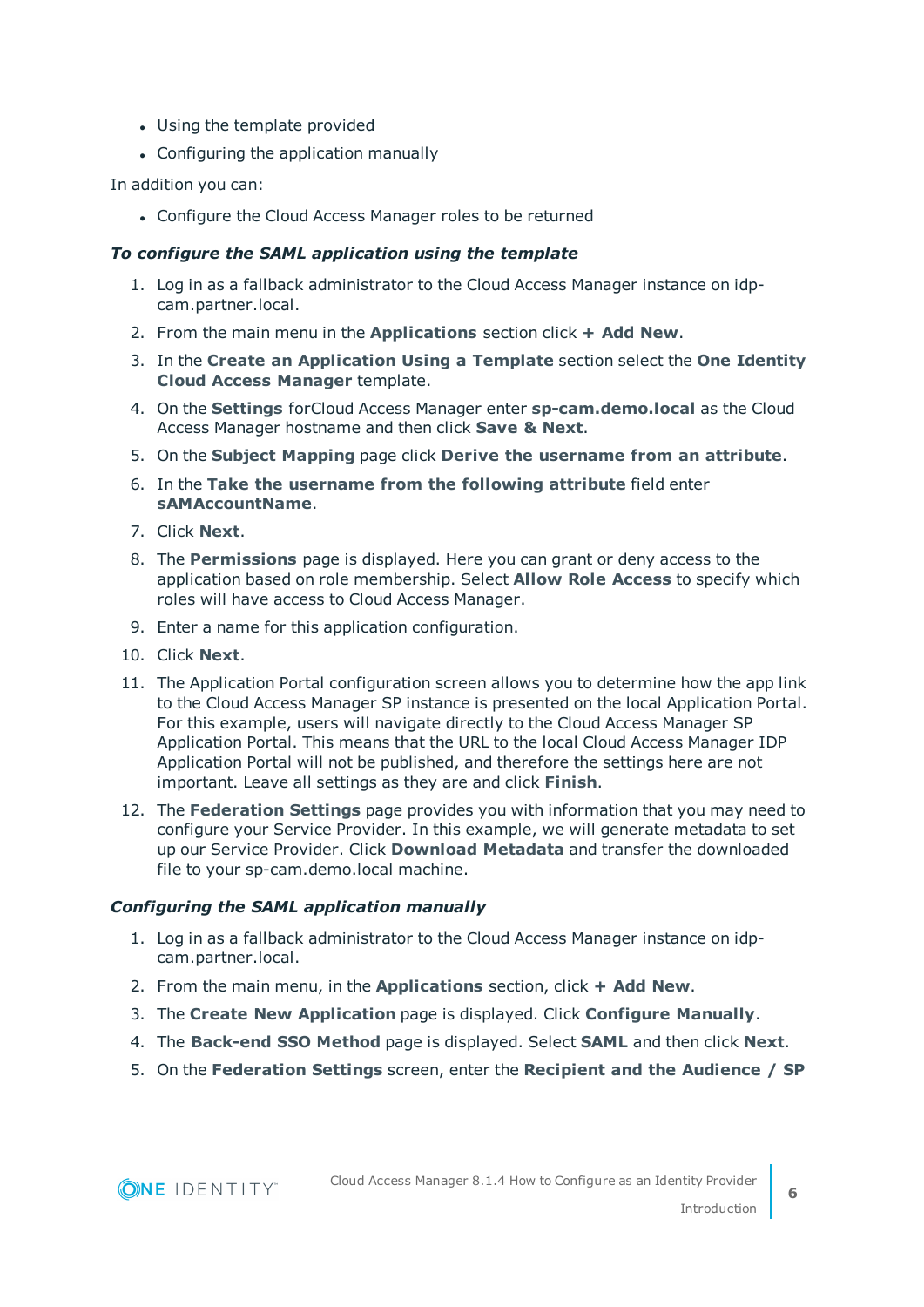Identity as follows:

Recipient:

https://sp-cam.demo.local/CloudAccessManager/RPSTS/Saml2/Default.aspx Audience/SP Identity:

urn:sp-cam.demo.local/CloudAccessManager/RPSTS

Application Logout URL:

https://sp-cam.demo.local/CloudAccessManager/RPSTS/Saml2/Logout.aspx

The following values are required for Cloud Access Manager to sign the user in to the application.

|             | Assertion Consumer Service URLs                          |         |
|-------------|----------------------------------------------------------|---------|
| Index       | Recipient                                                | Default |
| $\mathbf 0$ | https://sp-cam.demo.local/CloudAccessManager/RPSTS/Saml2 | M       |
|             | $\div$ Add ACS Entry                                     |         |

Audience / SP Identity \*

urn:sp-cam.demo.local/CloudAccessManager/RPSTS

**Application Logout URL** 

https://sp-cam.demo.local/CloudAccessManager/RPSTS/Saml2/Logou

- 6. On the **Subject Mapping** page, click **Derive the username from an attribute**.
- 7. In the **Take the username from the following attribute** field, enter **sAMAccountName**.
- 8. Click **Next**.
- 9. Click **Next** to advance to the **External Access** page. This asks you whether the application should be proxied for situations where external users are required to access applications on your internal network. When Cloud Access Manager is operating as an IDP, the application (SP) does not run on your internal network and therefore this is not required. Select **Do not proxy this application**.
- 10. Click **Next**.
- 11. The **Permissions** page is displayed. Here you can grant or deny access to the application based on role membership. Select **Allow Role Access** to specify which roles will have access toCloud Access Manager.
- 12. Now enter a name for this application configuration.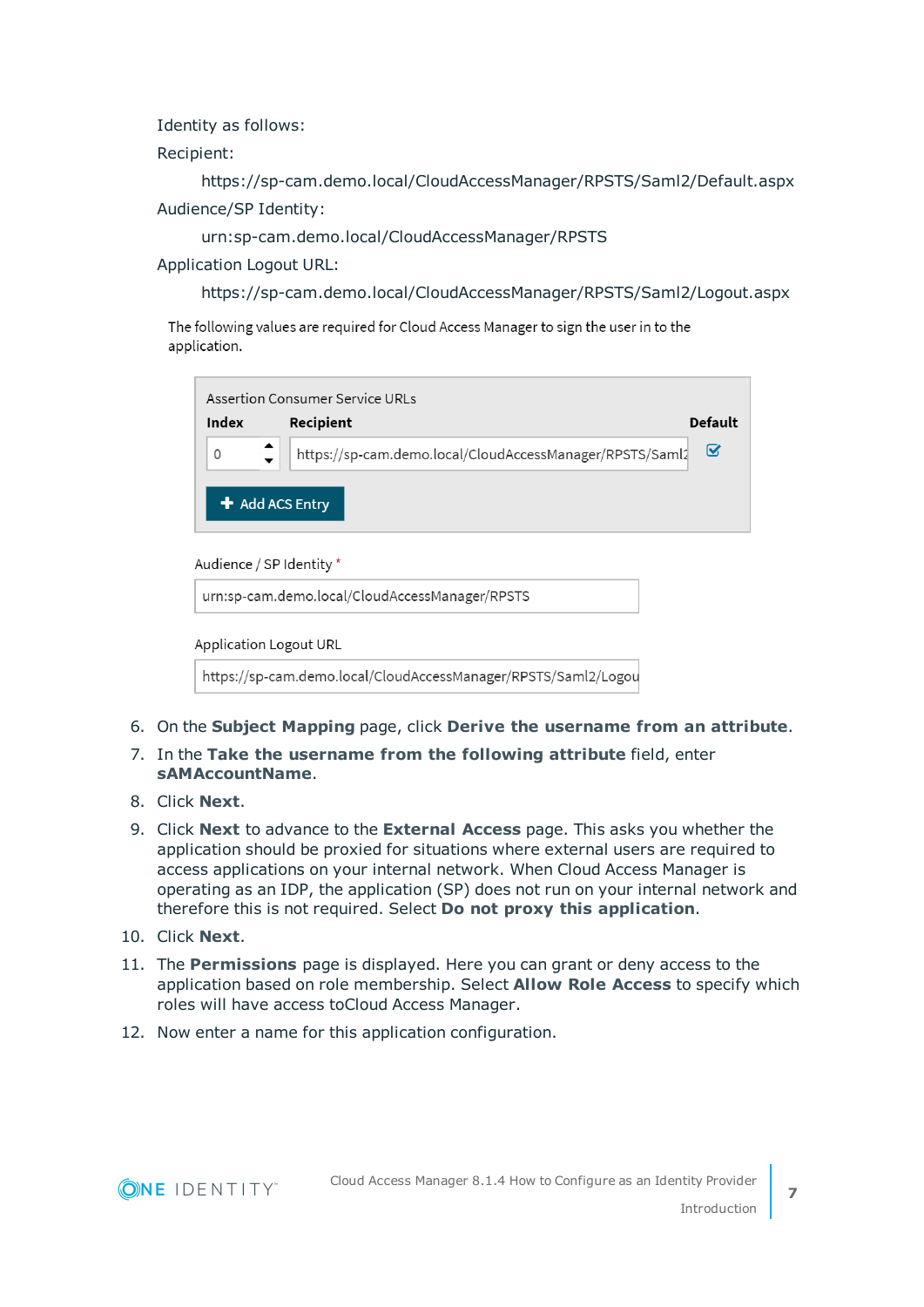### **Application Name**

The application name will be used to identify the application within Cloud Access Manager.

| Application Name * |  |
|--------------------|--|
| CAM SP             |  |

- 13. Click **Next**.
- 14. The Application Portal configuration screen allows you to determine how the app link to the Cloud Access Manager SP instance is presented on the local Application Portal. Since in this example users will navigate directly to the Cloud Access Manager SP Application Portal, the URL to the local Cloud Access Manager IDP Application Portal will not be published, so the settings here are not important. Select **IDP-Initiated** under **SSO Mode** and click **Finish**.

| <b>CAM SP</b> | 耐 | SSO Mode               | Add application to application portal home                    |
|---------------|---|------------------------|---------------------------------------------------------------|
|               |   | <b>IDP</b> Initiated   | ▼<br>$\Box$ Allow user to remove application from application |
|               |   | Relay State (optional) | portal home                                                   |
| Add Link      |   |                        | Get application icon                                          |
|               |   | Section                | Upload Icon                                                   |
|               |   | Applications           | Browse<br>▼                                                   |
|               |   | Title                  |                                                               |
|               |   | CAM SP                 |                                                               |

15. The **Federation Settings** page provides you with information you may need to configure your Service Provider. In this example, we will generate metadata to set up our Service Provider. Click **Download Metadata** and transfer the downloaded file to your sp-cam.demo.local machine.

### *Configuring Cloud Access Manager roles to be returned*

To configure the IDP instance to return the Cloud Access Manager roles that users belong to, use the following steps. You can then employ these roles in the SP instance to control user access to applications.

- 1. Log in as a fallback administrator to the Cloud Access Manager instance on idpcam.partner.local
- 2. From the main menu, in the **Applications** section, click **View and Edit**.
- 3. Select the One Identity Cloud Access Manager application that you created in the previous sections.
- 4. Select the **Claim Mapping** section.

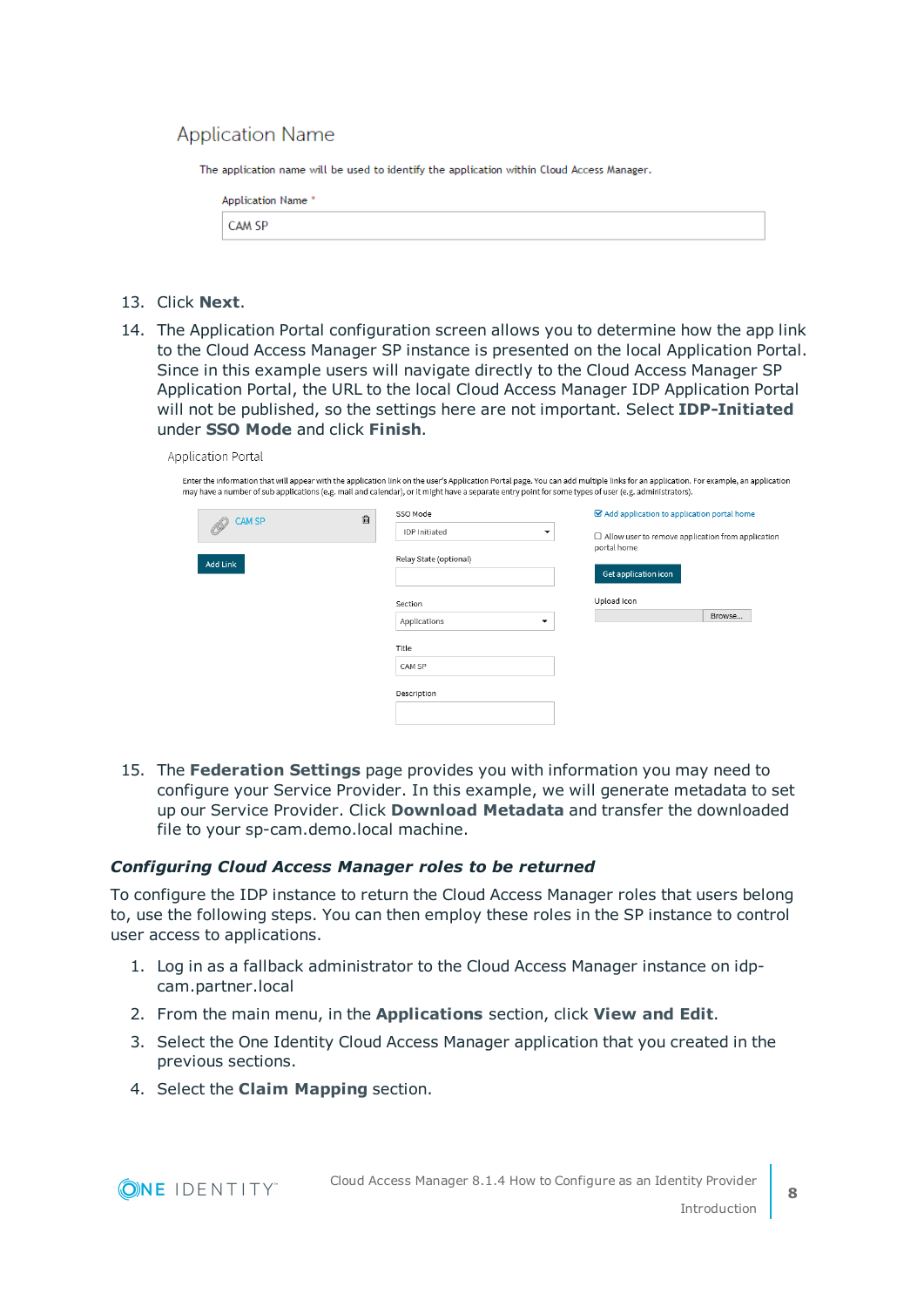- 5. Select the **Send Cloud Access Manager role claim** checkbox.
- <span id="page-8-0"></span>6. Click **Finish**.

### **Setting up the front-end authenticator in spcam.demo.local**

### *To set up the front-end authenticator in sp-cam.demo.local*

- 1. Log in to the Cloud Access Manager instance on sp-cam.demo.local as the fallback administrator.
- 2. From the main menu in the **Front-end Authentication** section, click **+ Add New**.
- 3. On the **Authenticator Type** page choose **SAML Federated**.
- 4. Click **Next**. On the **SAML Trust Settings** page, upload the Federation metadata file which you downloaded from the **Federation Settings** page of the Application Configuration wizard. Please refer to step 15 of *Configuring the SAML application manually* in the section Configuring the SAML application on [idp-cam.partner.local](#page-4-1) for details.

**SAML Trust Settings** 

| Federation metadata URL            |                                 |                                                                                                                 |                                   |  |
|------------------------------------|---------------------------------|-----------------------------------------------------------------------------------------------------------------|-----------------------------------|--|
|                                    |                                 |                                                                                                                 | $\boldsymbol{\mathcal{C}}$ Update |  |
|                                    | Upload federation metadata file |                                                                                                                 |                                   |  |
|                                    | Choose File   CloudAccedata.xml |                                                                                                                 |                                   |  |
| IDP Login URL *                    |                                 | The following information is required so that Cloud Access Manager can send authentication requests to the IDP. |                                   |  |
|                                    |                                 | https://idp-cam.partner.local/CloudAccessManager/RPSTS/Saml2/Default                                            |                                   |  |
|                                    |                                 |                                                                                                                 |                                   |  |
| <b>IDP</b> Logout URL <sup>*</sup> |                                 |                                                                                                                 |                                   |  |

- 5. We have used metadata to configure our Service Provider so there is no need to enter an **IDP Login URL**, **IDP Logout URL** or import the Identity Provider (IDP) public certificate manually. This information is loaded automatically when the metadata file is imported.
- 6. The **User Identity Claims** page is displayed. Here you can specify how Cloud Access Manager will uniquely identify users and derive the display name of users from this IDP. In this example, we allow both to default to **Use the Subject**.

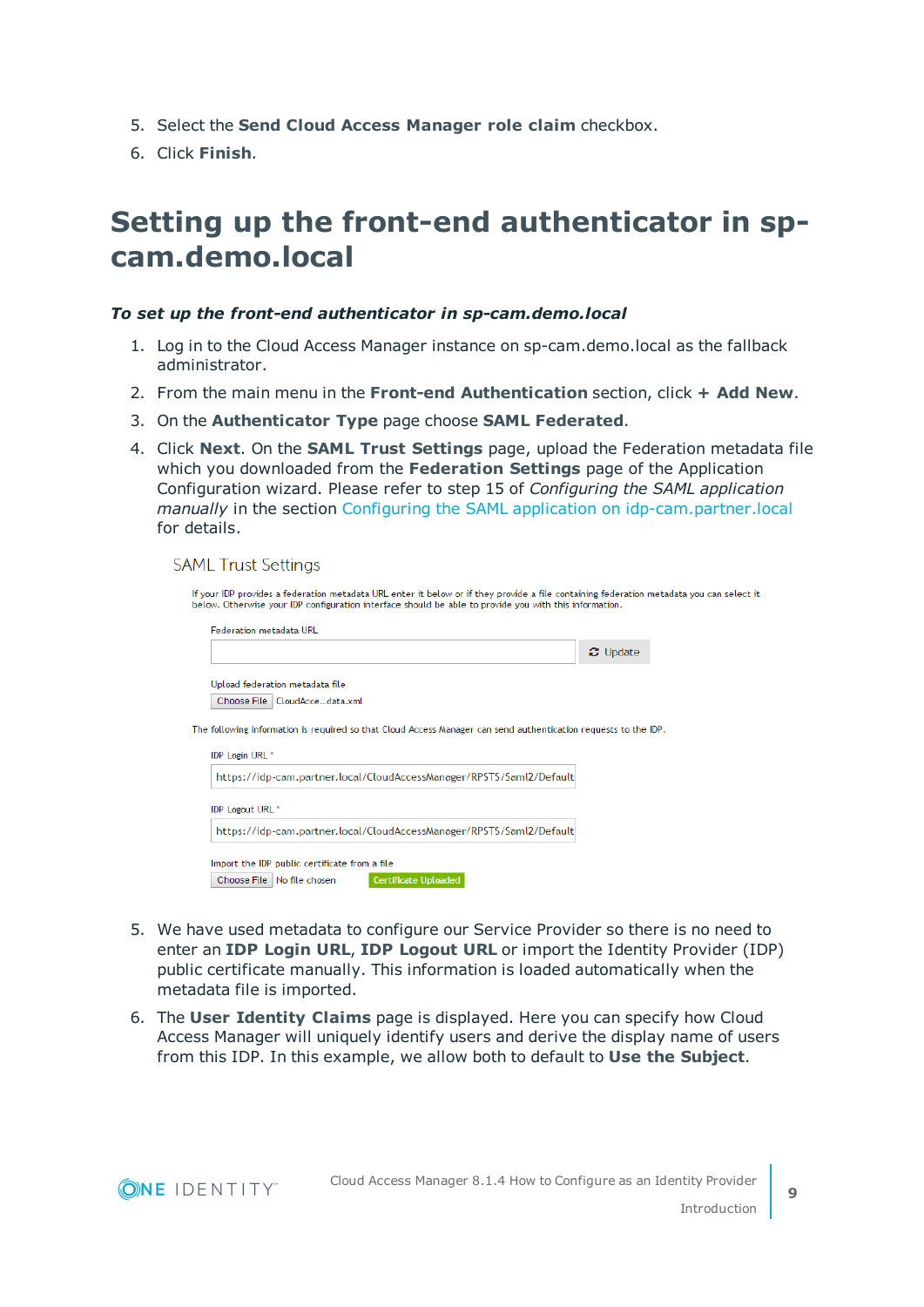#### User Identity Claims

| Cloud Access Manager needs to know how to identify users that log in by this federation method. The federation IDP must send a unique<br>identifier and optionally a display name for each user. By default Cloud Access Manager expects this to be contained in the "subject"<br>received from the IDP but if you need to use specific named claims you can enter the names below. Please consult your IDP documentation<br>if you are unsure. |                |  |
|-------------------------------------------------------------------------------------------------------------------------------------------------------------------------------------------------------------------------------------------------------------------------------------------------------------------------------------------------------------------------------------------------------------------------------------------------|----------------|--|
| How should Cloud Access Manager uniquely identify users from this How should Cloud Access Manager derive a display name for users<br>IDP?                                                                                                                                                                                                                                                                                                       | from this IDP? |  |
|                                                                                                                                                                                                                                                                                                                                                                                                                                                 |                |  |

- 7. In the **Authenticator Name** field enter CAM IDP.
- 8. Click **Finish**.
- 9. The federation settings for the Service Provider are displayed.

Front-end Authentication Method Created

Your new front-end authentication method has been set up but users accessing Cloud Access Manager via this method will not be able to access restricted applications unless they are added to Cloud Access Manager roles.

Click the "Edit Roles" button below to go to the role editor now.

#### Federation Settings

Your SAML IDP may need to be configured with the following values so that it can authenticate Cloud Access Manager users.

| Recipient                                                                |  |
|--------------------------------------------------------------------------|--|
| https://camod.dom1.def.local/CloudAccessManager/RPSTS/Saml2/Login.aspx   |  |
| Audience / SP Identity                                                   |  |
| https://camod.dom1.def.local/CloudAccessManager/RPSTS                    |  |
| Federation metadata URL (Download Metadata)                              |  |
| https://camod.dom1.def.local/CloudAccessManager/RPSTS/Saml2/Metadata.ash |  |

- 10. The Cloud Access Manager Identity Provider is now configured. You may want to configure the roles for the FEA at this point to control user access to applications. If so, click **Edit Roles** and carry out the remaining steps, otherwise click **Finish**.
- 11. If you have followed the instructions in the section *Configuring Cloud Access Manager roles to be returned* then the roles from the IDP will be available when logging in using the newly created FEA. The Admin and Users roles will work automatically, any other roles you have created on the IDP you will have to add manually. To start, click **Add Role**.
- 12. In the **Edit Role** section enter a name and description for the role.
- 13. Click **Add User**.
- 14. Select the new FEA from the **User's Authenticator** list if it is not already selected.
- 15. Edit the **Include users with a claim named** field to contain urn:cam/sso/role. This is the claim type for roles returned from the IDP.
- 16. In the **Having value** field enter the name of the role as defined in the IDP roles, for example if you have created a role on the IDP with the name Sales, then you should enter Sales here.
- 17. Click **Save**.



**10**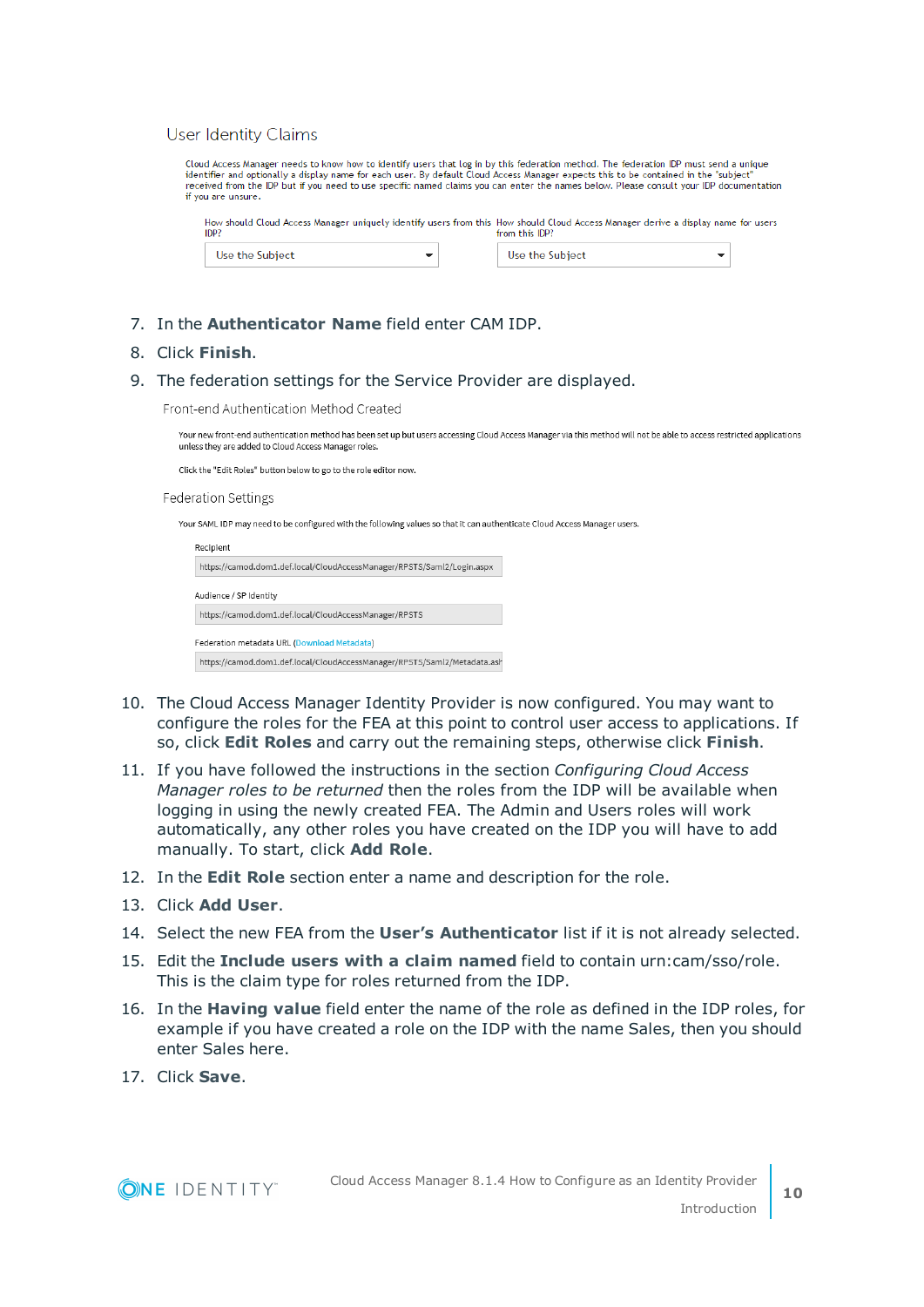<span id="page-10-0"></span>18. Repeat steps 11 to 17 for any additional roles that are required.

## **Testing your configuration**

You have now configured both Cloud Access Manager instances. When users attempt to access sp-cam.demo.local they are redirected to idp-cam.partner.local for authentication.

### *To test the configuration*

1. Log onto any machine in the idp-cam.partner.local forest.

Open a browser and navigate to the Cloud Access Manager application portal on spcam.demo.local https://sp-cam.demo.local/CloudAccessManager

2. The browser is redirected to the Identity Provider's log in page. Enter the credentials for a user defined in the idp-cam.partner.local forest.

| <b>ONE IDENTITY</b>                       |
|-------------------------------------------|
| <b>Cloud Access Manager</b>               |
| User Name (e.g., domain\name)<br>Password |
| Log in                                    |

3. The user is authenticated by the Identity Provider. If the authentication is successful, the browser is redirected to sp-cam.demo.local and the **Application Portal** is displayed.